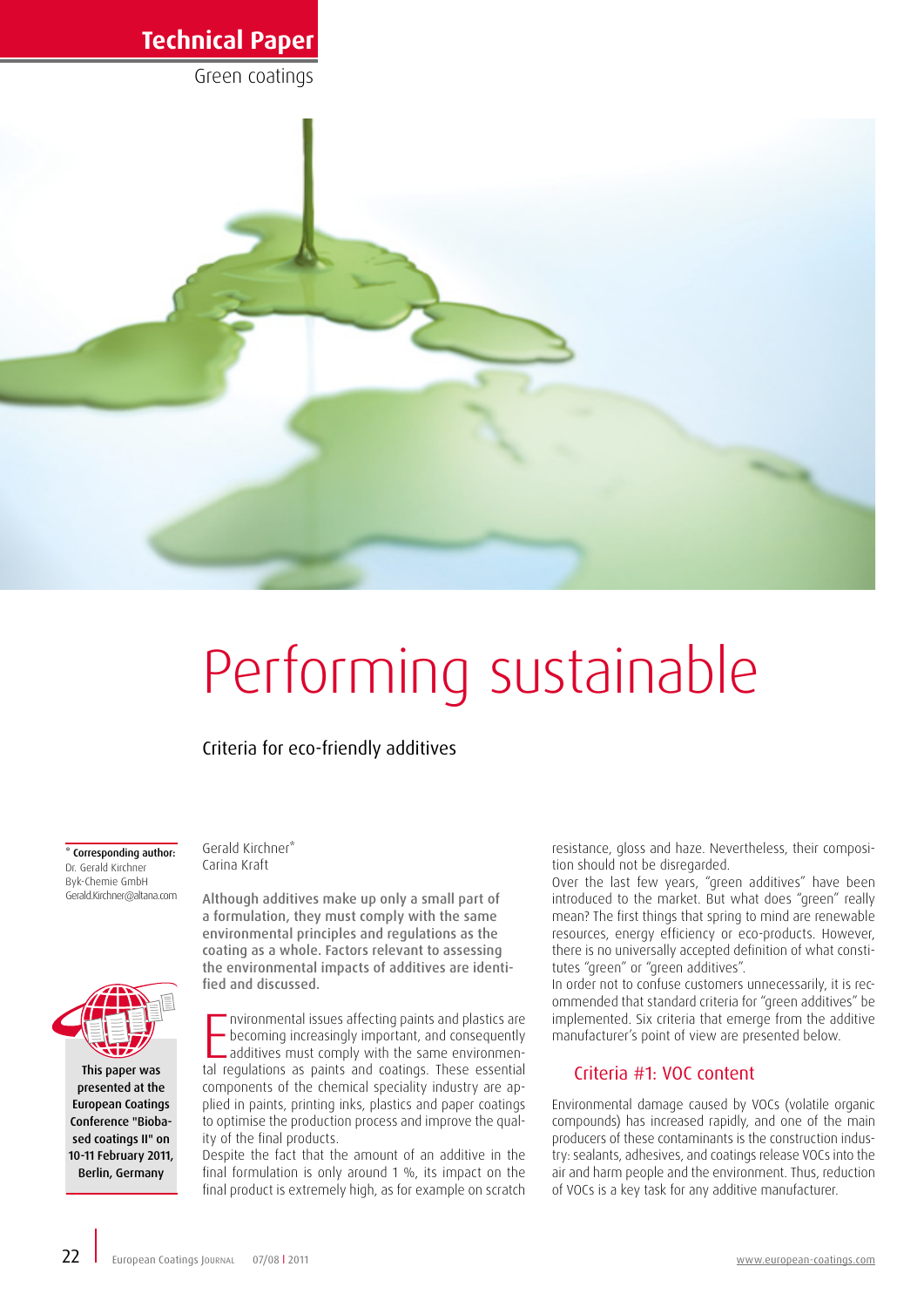## Green coatings

It should also be noted that the procedure for determination of VOCs in Europe and the USA is different: in Europe, VOCs are measured using headspace gas chromatography; in the USA, gravimetric analysis is employed. Because of the importance of this issue, a low VOC content is a good indicator of green additives, and in many cases products with a low VOC content are available as alternatives to established higher VOC products.

#### Criteria #2: different ecolabels

Ecolabels are an easy way to communicate the fact that an end product is environmentally friendly. These systems are based on different evaluation criteria, depending on the country or area from which they originate. Although the labels are available only for finished products, additives must meet the same criteria so that they do not adversely influence the end products.

It is important that these labels should not be undervalued, as they can considerably influence the purchasing decisions of end consumers. Examples of these ecolabels are the "EU Ecolabel" or the U.S. "Green Seal".

#### Criteria #3: implementation of renewable resources

Renewable resources are among the first things associated with the issue of "sustainability." A natural resource is classified as renewable if it is replaced by natural processes at a rate comparable to or faster than its rate of consumption by humans. In addition, some inorganic substances such as water or silicon dioxide are classified as "neutral" if they are not affected by incineration or biodegradation.

## Results at a glance

 Coating manufacturers must deal with stricter environmental legislation and increasing consumer interest in the environmental impacts of products. Though additives form only a small part of a formulation, they must comply with the same principles as the coating as a whole.

**»** However, there is no universally accepted definition available of "green" and it is recommended that standard criteria be implemented for "green additives".

**»** The six environmental criteria currently used are Ecolabels, VOCs, renewable resources, biodegradation, life cycle assessment and product carbon footprint.

**»** The further development of eco-friendly coatings will continue, and in this situation additive manufacturers must play their part in developing appropriate products.

Quotation from ISO 14040: "LCA is a technique for assessing the environmental aspects and potential impacts associated with a product, by:

- Compiling an inventory of relevant inputs and outputs of a product system;
- Evaluating the potential environmental impacts associated with those inputs and outputs;
- Interpreting the results of the inventory analysis and impact assessment phases in relation to the objectives of the study"[1]

Renewable compounds for wetting and dispersing additives could be, for example, fatty acid esters/amides, phospholipids or high molecular weight alcohols that are 84 % renewable. For surface additives, natural waxes that are between 70 % and 100 % renewable are considered as environmentally-friendly resources.

## Criteria #4: the issue of biodegradation

Biodegradation is the chemical breakdown of materials by environmental processes. This means that the materials will be restored to nature after its life cycle is complete. For example, there are unsaturated fatty acid amides for wetting and dispersing additives. These substances are 100 % biodegradable.



*Figure 1: Definition of an LCA according to ISO 14040*

www.european-coatings.com 07/08 | 2011 European Coatings Journal 2014 **European Coatings Communish**<br>**23 Find out what it means to capture the value of water-based microbial control. CLEANGUARD** 

**Find out what it means to capture the value of water-based microbial control. Visit ispcoatings.com/water**



formulations

volume requirements

additives available in 20% to 40% concentrations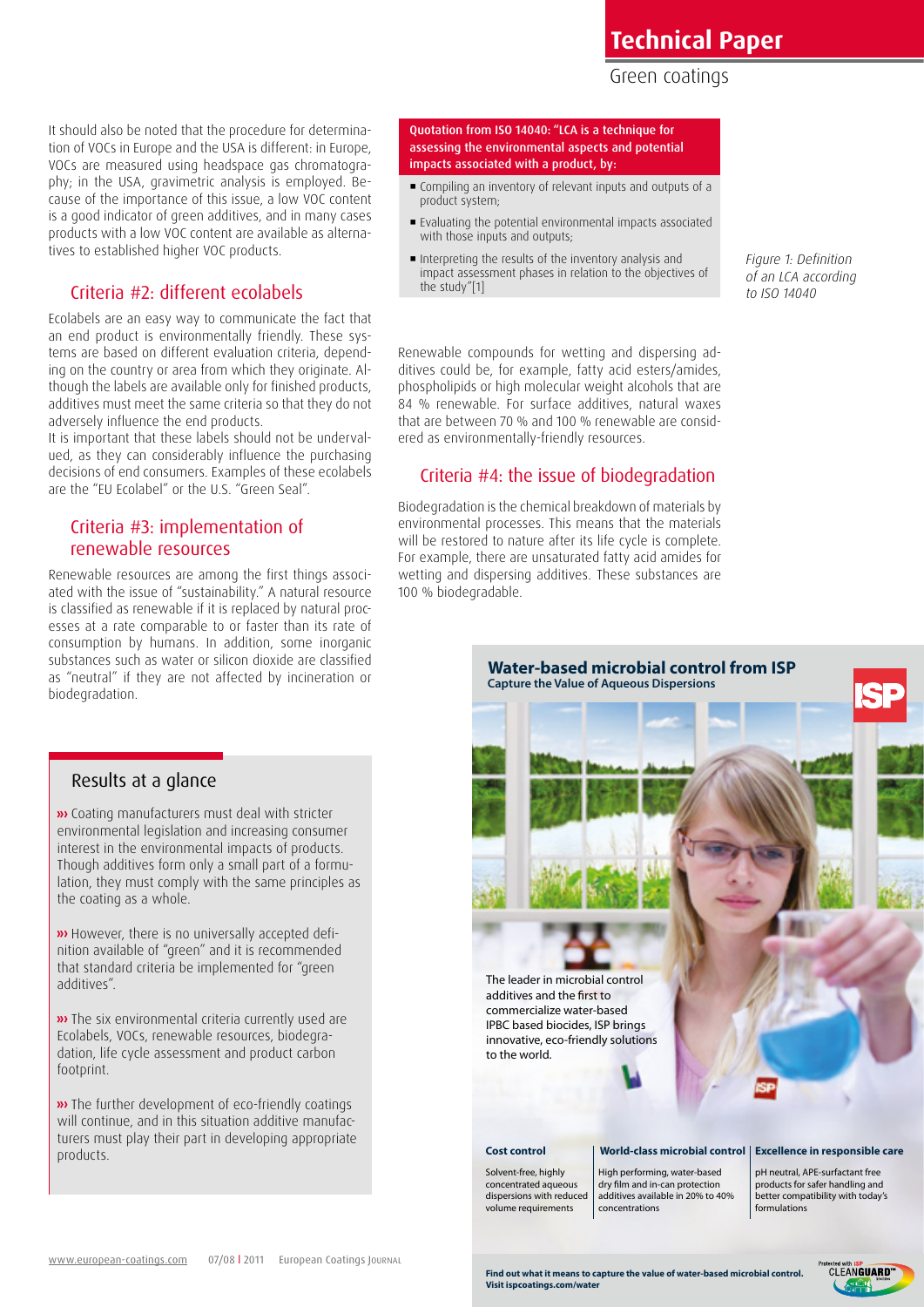#### Green coatings



*Figure 2: Phases of an LCA and their inter-relationships [2]*

> There are several test methods used to measure biodegradability. It is necessary to check which methods are compatible with the substance being tested. It should also be noted that biodegradation is an important factor in chemical regulation such as REACh.

## Criteria #5: methodology of the life cycle assessment (LCA)

In the last 30 years, a new tool has been developed to present environmental information about products. This tool is called "life cycle assessment" and it reflects the environmental pollution that is caused during the full life cycle of a product. The life cycle begins with the extraction and supply of raw materials and ends with the recycling and return of the product to the environment. This approach is designated as "cradle-to-grave".

Here it should be noted that an additive manufacturer is a business-to-business company, and the "cradle-to-gate" approach is the better option to evaluate the product itself. "Cradle-to-gate" means from the extraction and supply of raw materials ("cradle") until the end of the production process in the company's factory ("gate") [1].

The life cycle assessment is defined by the international standards ISO 14040 and ISO 14044 (see *Figure 1*) and is divided into four phases (*Figure 2*) [2]:

#### Goal definition and scope

The "goal definition and scope" phase includes important information about the goal for the LCA study, the system

*Table 1: Environmental impact categories according to the CML system (\* R11 = CCl3 F; \*\* DCB = 1,4-dichlorobenzene)*

| <b>CML</b> impact category           | <b>Abbreviation</b>                | <b>Unit</b>                            |
|--------------------------------------|------------------------------------|----------------------------------------|
| Abiotic depletion (elements)         | $\mathsf{ADP}_{\mathsf{elements}}$ | kg Sb equiv.                           |
| Abiotic depletion (fossil fuels)     | ADP <sub>fossil fuels</sub>        | MJ                                     |
| Global warming (100 years)           | $GWP$ <sub>100</sub>               | kg CO <sub>2</sub> equiv.              |
| Ozone layer depletion (steady state) | $\text{ODP}_{\text{steady state}}$ | kg R11* equiv.                         |
| Human toxicity                       | <b>HTPinf</b>                      | kg DCB ** equiv.                       |
| Freshwater aquatic ecotoxicity       | <b>FAETP</b> <sub>inf</sub>        | kg DCB equiv.                          |
| Marine aquatic ecotoxicity           | <b>MAETP</b> <sub>inf</sub>        | kg DCB equiv.                          |
| Terrestrial ecotoxicity              | TETP <sub>inf</sub>                | kg DCB equiv.                          |
| Photochemical oxidation              | POCP                               | kg ethylene equiv.                     |
| Acidification                        | AP                                 | kg SO <sub>2</sub> equiv.              |
| Eutrophication                       | FP.                                | kg PO <sub>4</sub> <sup>3</sup> equiv. |

definition and its boundaries and the assumptions that have been made.

#### Inventory analysis

The "inventory analysis" phase contains information about all flows (materials, energy, and emissions) that go into and out of the defined system.

#### Impact assessment

In the "impact assessment" phase, the information obtained from the inventory analysis will be evaluated using so-called impact categories. This provides the link between environmental impact and a product system. According to the US EPA guide, there are only the three mandatory steps for an LCA [2]:

- » Selection and definition of impact categories;
- » Classification (assigning the impact assessment results to the impact categories);
- » Characterisation (converting the impact assessment results into one defined unit and summarising them to form a representative impact category).

The calculations for the impact assessment can be handled with specific software instruments, such as GaBi 4, SimaPro 7 or Umberto 5. These tools work with databases that contain verified data sets.

In addition, it is possible to choose the impact category that is output by the software. On the one hand, there are midpoint methods which are a problem-oriented approach (e.g. Global Warming, GWP $_{100}$ ). On the other hand, there are the endpoint methods which are a damageoriented approach (e.g. human health, Eco-Indicator 99 by PRé Consultants B.V. [3]) [4].

The most widely accepted midpoint method in Europe is the method proposed by CML (Centrum voor Milieukunde Leiden [4]) and its key aspects are shown in *Table 1.*

#### Interpretation

The last main phase is "interpretation". It reflects the whole life cycle assessment and can be divided into three steps [2]:

- » Identification of the really important parts of the whole LCA;
- » Check for completeness and consistency;

» Conclusion and reporting of all information of the LCA. With these four steps it is possible to create a life cycle assessment for additives. A first screening result for two defoamers was made in co-operation with PE International GmbH 2010. It is the first attempt to create an LCA for additives and to demonstrate the environmental impacts of their life cycle from cradle to gate.

*Figure 3* shows evaluations of two different defoamers. One additive is based on vegetable oil derivatives and has a significantly lower impact on the GWP $_{100}$  than the mineral oil-based defoamer. Moreover, the biobased defoamer is both VOC-free and biodegradable, and it meets the required regulations for ecolabels worldwide.

#### The product carbon footprint – a simpler alternative to LCAs?

A more customer-friendly way to present the environmental impact of products is the "carbon footprint". The product carbon footprint is a way to describe the green-